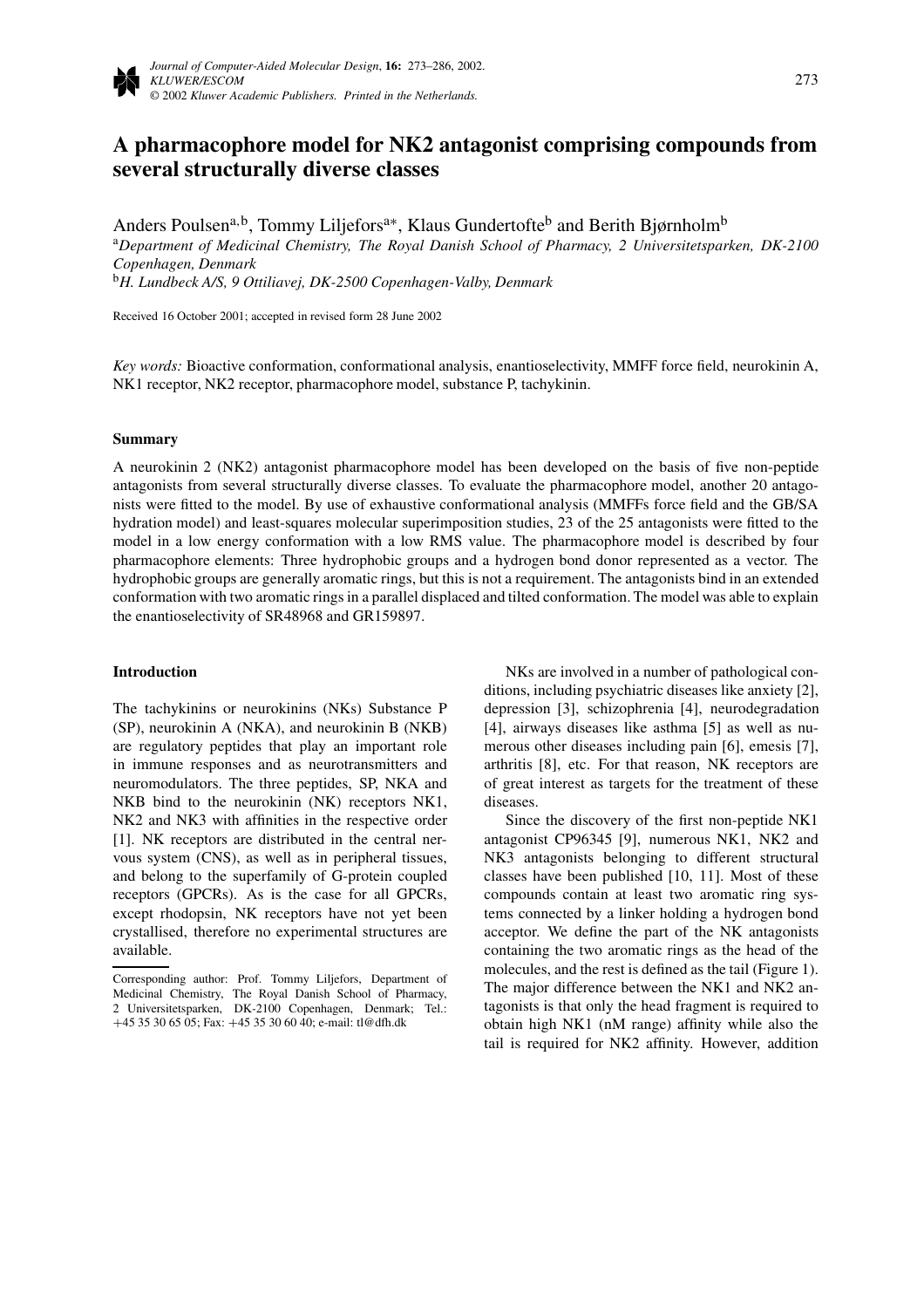

*Figure 1.* Definition of fragments with compound **2** as an example. Centroids and '+' marks the selected pharmacophore elements A–D.

of a tail also enhances affinity of most NK1 antagonists. Figure 2 shows the structure of the selective NK1 antagonist CP99994 [12].

A number of NK1 pharmacophore models have been published [13–18], and there is a fair agreement on the definition of the pharmacophore elements. Apart from a few studies [13, 14], there is consensus about an arrangement with the two aromatic ring systems in a tilted arrangement (Figure 2) [19]. We present an NK2 pharmacophore model that contains the same aromatic ring systems as the published NK1 pharmacophore models, but in a different arrangement. In this model, the aromatic groups are parallel displaced and tilted [20]. These results agree with previously published NK1, NK2, and  $\mu$ -opioid receptor model studies. Thus, in a study of the dual NK1 and NK2 antagonist MDL103,392 (a close analogue of compound **4** in Figure 3) by 7-TM receptor modelling, Greenfeder et al. [21] proposed the compound to bind to the NK1 receptor in a conformation represented by the NK1 pharmacophore model in Figure 2. The ligand is predicted to bind to the NK2 receptor in an extended conformation with the two aromatic rings in a parallel displaced and tilted orientation. (Note, that the docked structure displayed in the paper is not MDL103,392). Blaney et al. [22] docked dual NK2 and NK3 antagonists of the 2-phenylquinoline class (analogues of compound **18** in Figure 3) into 7- TM models of the NK2, NK3 and  $\mu$ -opioid receptors. These compounds are predicted to bind to the NK2 receptor in an extended conformation with two aromatic

ring systems in an arrangement similar to a parallel displaced and tilted orientation.

## **Computational methods**

# *Conformational search and force fields*

The molecules were built using MacroModel 7.0 [23]. The basic amines were protonated as in an aqueous solution at physiological pH. The conformational space was then searched using the Monte Carlo (MCMM) method [24]. All heavy atoms and hydrogens on heteroatoms were superimposed in the test for duplicate conformations. All rotatable single bonds were included in the conformational search. All flexible rings were ring-opened and quaternary carbon and nitrogen atoms were allowed to invert. The search was continued until the lowest energy conformations were found at least five times. The energy minimisations were carried out with the truncated Newton conjugate gradient (TNCG) algorithm and the MMFF94s [25, 26] force field as implemented in MacroModel. Default parameters was used. For compounds for which no low energy conformation that fitted the model could be found, further conformational searches by this standard procedure using the AMBER∗, MM3∗ and MM2∗ force fields as implemented in MacroModel were performed.

### *Solvation model*

The conformational searches were done for aqueous solution with the Generalised Born/Solvent Accessible surface (GB/SA) continuum solvation model [27, 28] as implemented in MacroModel. Default parameters were applied, except that van der Waals and electrostatic cut-offs were set to 100 Å. This means effectively no cut-offs on van der Waals and electrostatic forces.

# *Calculation of the conformational energy penalty*

The conformational energy penalty for the putative bioactive conformation of each ligand was calculated by subtracting the internal (steric) energy of the preferred conformation in aqueous solution (i.e. the energy of the global minimum in solution excluding the hydration energy) from the calculated energy of the putative bioactive conformation [29]. Since the conformational ensemble was represented by only the global minimum, entropy effects have not been taken into account. For flexible molecules this leads to an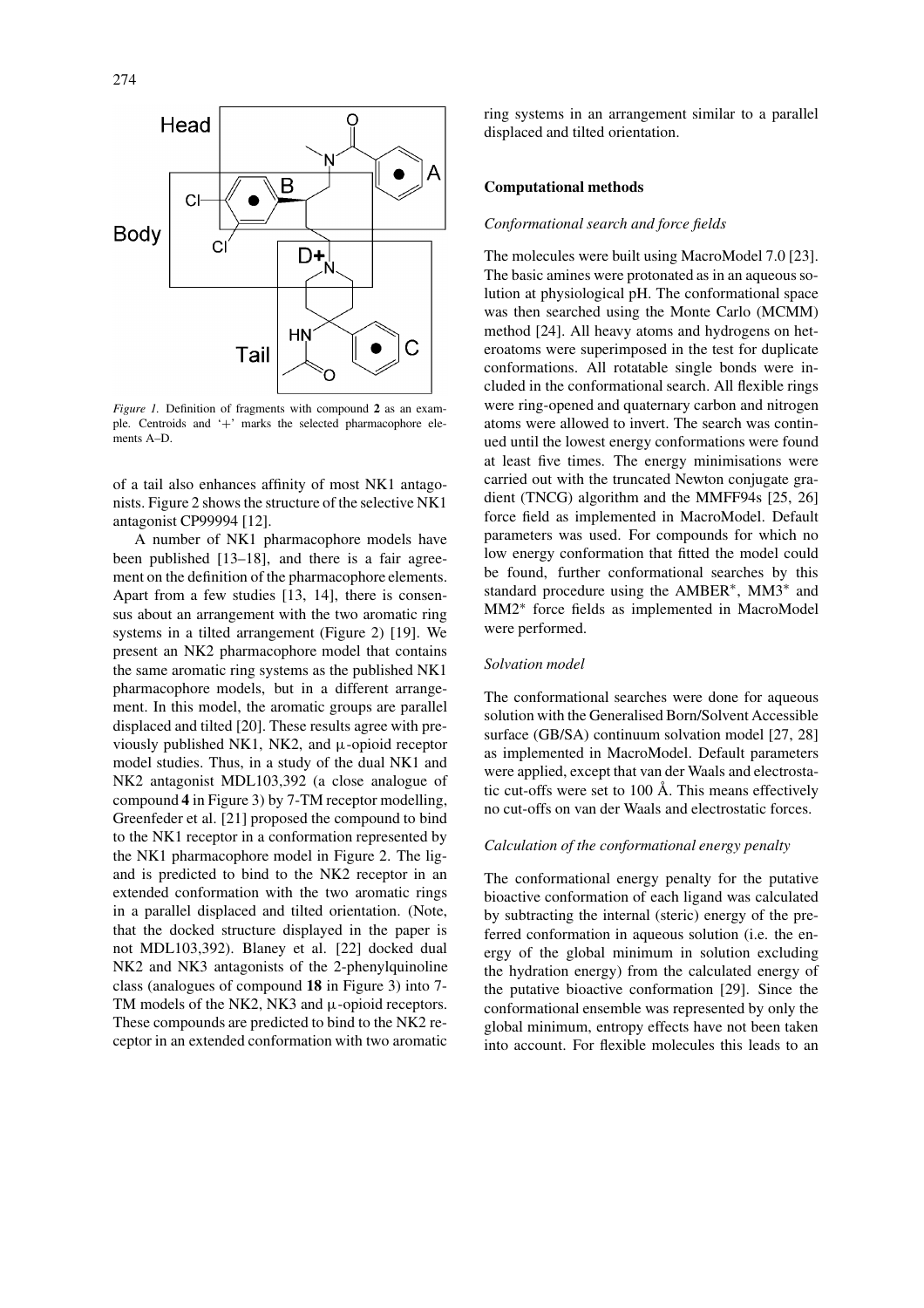

*Figure 2.* Left: The generally accepted NK1 pharmacophore model. Two aromatic rings in a tilted arrangement with a hydrogen bond acceptor (represented as a vector) in the arm connecting the two rings. To the right is shown the selective NK1 antagonist CP99994 [12].

underestimation of the energy penalty. A limit of 3 kcal/mol (12.6 kJ/mol) for acceptable energy penalties was imposed as recommended by Boström et al. [29].

#### *Superimposition studies*

Three aromatic rings and a hydrogen bond donor (in most cases the protonated nitrogen atom of an amine) were chosen as pharmacophore elements. For each of the aromatic rings, centroids were constructed. A putative hydrogen bonding site point was represented by a dummy atom 2.8 Å from the nitrogen in the direction of the nitrogen-hydrogen bond. The dummy atom was not used as a fitting point, but used to evaluate the direction of the hydrogen bond donor-acceptor interaction. The centroids and the nitrogen atom of the hydrogen bond donor were used for superimposing the ligands. Least-squares rigid body molecular superimpositions were performed using Macromodel. The superimposition was evaluated in terms of RMS values of the fitting points. An RMS value of 0.6 Å has been used as a soft indicator to determine whether a fit is acceptable or not. The aromatic pharmacophore elements were fitted in a coplanar orientation if energetically possible. The RMS values do not give any measure of this coplanarity since only the centroids are superimposed.

#### *Flo99 flexible superimposition search*

The automatic fitting program Flo99 [30, 31] was used to check if all possible fits had been taken into account during the manual fitting. Structures were built and imported from MacroModel into program Flo99. Only two structures were fitted at a time. Either one structure was used as a template or both structures were kept flexible. The output from Flo99 was exported back into MacroModel where each structure was relaxed by using flat bottom cartesian constraints with a half width of 0.2 Å and the default restraining force constant of 500 kJ/mol<sup>∗ $\AA$ 2. The conformational</sup> energy was calculated using the MMFF94s force field [29].

# *pK<sup>a</sup> calculations*

In order to identify the most basic nitrogen for compounds containing more than one basic nitrogen, pK<sub>a</sub> were calculated for the most basic nitrogen by use of the program MolSurf 99/1 [32]. MolSurf requires a Spartan [33] archive file as input. Each of the unprotonated putative bioactive conformations was imported into Spartan for a full AM1 geometry optimisation followed by a single point HF calculation with the 3-21G∗ basis set. Default settings were used.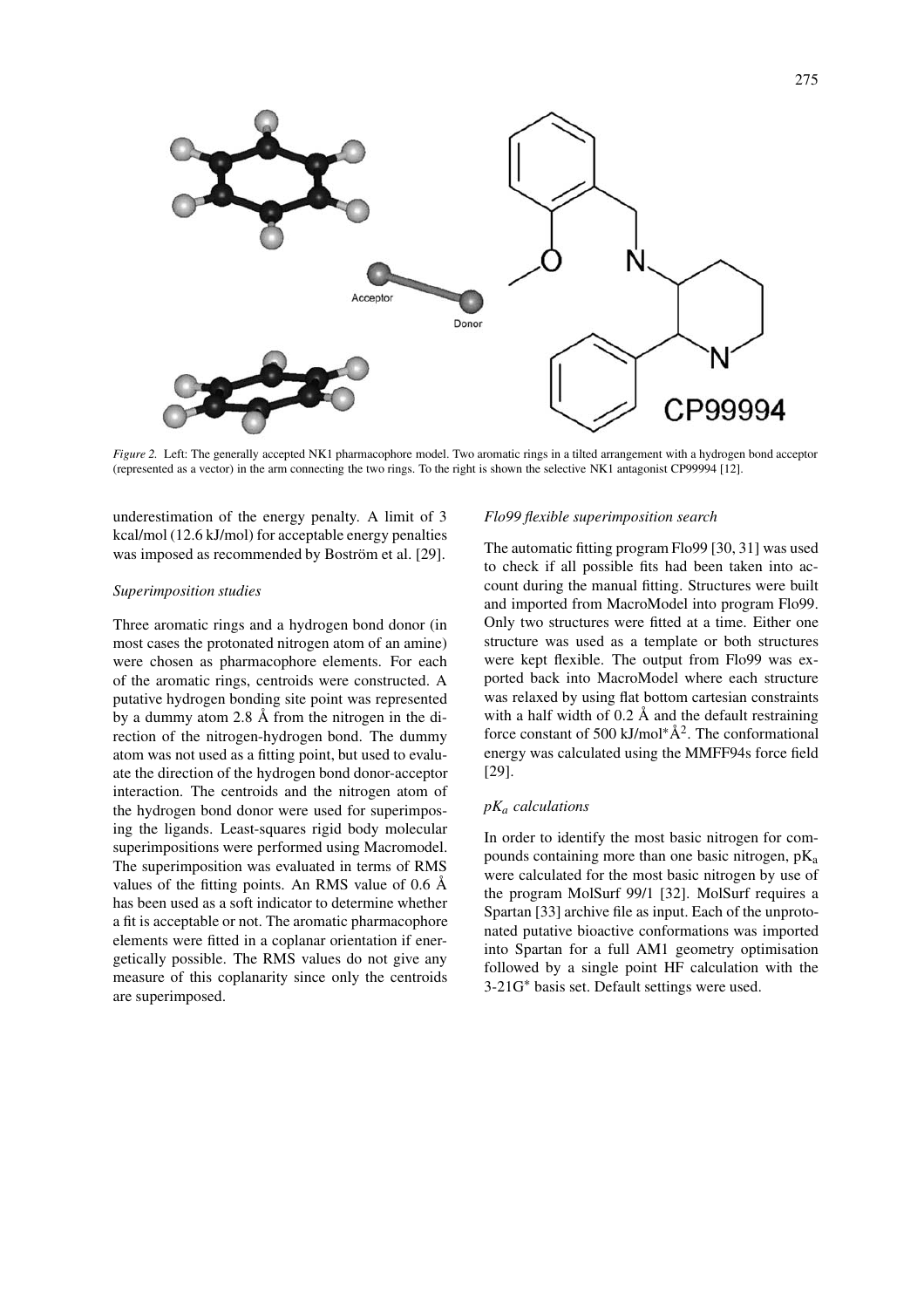





 $\bigodot$ 

 $\overline{\mathsf{NH}}_2$ 





*Figure 3.* Compounds **1–5** were used to derive the pharmacophore model. The remaining compounds are used for validating the model. Centroids and '+' mark the selected pharmacophore elements. A circle marks a fitting point in compounds without basic nitrogen. Data and references are given in Table 1.

 $\mathsf{H}$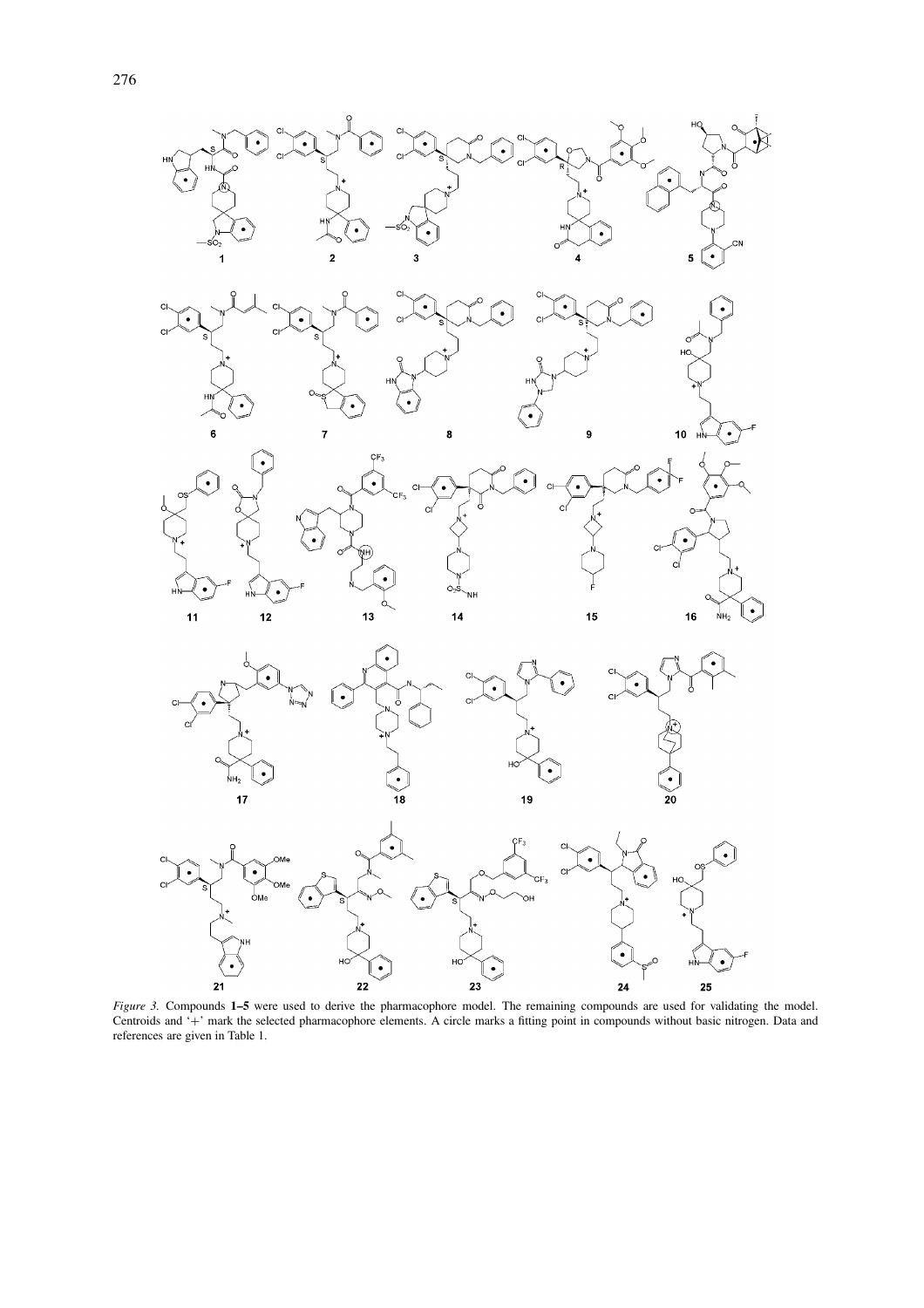| Compound                     | NK2 Activity   |              | Energy     |         | <b>RMS</b> |          | $pK_a$                   |
|------------------------------|----------------|--------------|------------|---------|------------|----------|--------------------------|
|                              |                | nM<br>kJ/mol |            | Å       |            |          |                          |
|                              | $IC_{50}$      | $K_i$        | Equatorial | Axial   | Equatorial | Axial    |                          |
| 1[35]                        | 24             |              | 1.4        | 10.4    | 0.61       | 0.69     | $\overline{\phantom{0}}$ |
| $(S)-2 (S-SR48968)$ [36]     |                | 0.5          | $-2.3$     | 3.6     | Template   | Template | 9.1                      |
| $(R)$ -2 $(R$ -SR48968) [36] |                | 945          | 17.0       | 21.1    | 0.37       | 0.30     | 9.1                      |
| 3[37]                        | 2.2            |              | 2.9        | 2.7     | 0.85       | 0.88     | 8.9                      |
| 4 [38]                       | 3.0            |              | $-7.6$     | $-3.5$  | 0.19       | 0.31     | 8.9                      |
| 5 (DE4445939a1) [39]         | 19             |              | 2.6        | 8.1     | 0.27       | 0.41     | $\overline{\phantom{0}}$ |
| 6[40]                        | 11             |              | $-63.4$    | $-75.2$ | 0.25       | 0.42     | 9.1                      |
| 7 (YM38336) [41]             | 8.9            |              | 6.4        | 39.4    | 0.11       | 0.36     | 9.1                      |
| 8[37]                        | 6.4            |              | 35.2       | 10.2    | 0.78       | 1.44     | 9.0                      |
| 9 [37]                       | 2.5            |              | 4.0        | 16.3    | 0.42       | 0.67     | 8.9                      |
| 10[42]                       |                | 1.6          | 5.4        | 2.9     | 0.31       | 0.53     | 9.2                      |
| $(R) - 11(R - GR159897)[43]$ |                | 0.1          | $-0.2$     | $-10.6$ | 0.42       | 0.61     | 9.1                      |
| $(S)-11(S-GR159897)$ [43]    | N.A.           | N.A.         | 6.2        | 12.1    | 0.39       | 0.58     | 9.1                      |
| 12 [42]                      |                | 1.3          | 1.2        | $-0.5$  | 0.40       | 0.43     | 9.1                      |
| 13 (EP899270a1) [44]         | 60             |              | 118.9      | 28.4    | 0.67       | 0.51     | 10.1                     |
| 14 (EP791592a2) [45]         | 0.5            |              | 31.8       | 73.0    | 0.27       | 0.38     | 7.6                      |
| 15 (WO9727185a1) [46]        |                | 0.6          | 6.5        | 6.5     | 0.40       | 0.57     | 8.3                      |
| 16 (US5824690a) [47]         | 7.93           |              | $-8.5$     | 4.4     | 0.41       | 0.52     | 9.0                      |
| 17 (WO9827086a1) [48]        | 16.3           |              | 12.4       | 29.9    | 0.47       | 0.47     | 9.0                      |
| 18 (WO9852942a1) [49]        | 0.9            | 0.9          | 10.0       | 15.2    | 0.90       | 0.60     | 6.3                      |
| 19 (EP739891a2) [50]         |                | 23           | 9.8        | 21.6    | 0.63       | 0.70     | 9.0                      |
| 20 (WO9857972a1) [51]        | $\overline{4}$ |              | $-0.9$     | 0.5     | 0.46       | 0.85     | $\overline{\phantom{0}}$ |
| $21$ [52]                    |                | 33           | 7.1        | 1.8     | 0.18       | 0.50     | 10.1                     |
| 22 (US5688960a) [53]         |                | 4.5          | 3.5        | 6.5     | 0.90       | 0.77     | 9.2                      |
| 23 [54]                      |                | 23           | $-4.9$     | 1.1     | 0.31       | 0.32     | $\overline{\phantom{0}}$ |
| 24 (ZD7944) [55]             | 8.9            |              | $-3.6$     | $-0.5$  | 0.77       |          | 9.0                      |
| $(R)$ -25 [43]               |                | 0.3          | 10.3       | 16.9    | 0.56       | 0.63     | 9.1                      |
| $(S)$ -25 [43]               |                | 7.9          | $-37.0$    | $-31.9$ | 0.43       | 0.50     | 9.1                      |

*Table 1.* Data of compounds fitted to the pharmacophore model. Calculated conformational energy penalties for putative bioactive conformations.  $pK_a$  values of the amine pharmacophore element.

 $N.A. = Not available$ 

# **Results and discussion**

## *Construction of the pharmacophore model*

The NK2 antagonists used to derive and evaluate the pharmacophore model are shown in Figure 3. The set was chosen on the basis of high NK2 receptor affinity and structural diversity. Selective NK2 as well as dual NK1 and NK2 antagonists are included in the set. Affinity data and references for the compounds are given in Table 1. Most of the compounds are highly flexible and, in order to derive the model, the molecules were cut into three fragments as defined in Figure 1. The fragments overlap partly, which means that the fragments can finally be assembled in an

unambiguous way. Three to four pharmacophore elements were defined for each compound. The aromatic pharmacophore elements are marked in Figure 3 with a centroid and the basic nitrogens with a  $+$ . Compounds **1–5** were used to derive the pharmacophore model. For these compounds, each of the defined fragments contains two pharmacophore elements (Figures 1 and 3). The fragments were used to derive three sub-pharmacophores, which were assembled into the final NK2 pharmacophore model.

An exhaustive conformational analysis of the head fragments of compounds **3** and **4** were performed (Figure 4) in order to find the 3D arrangement of the pharmacophore elements A and B (Figure 1). These structures were selected because of their relative rigid-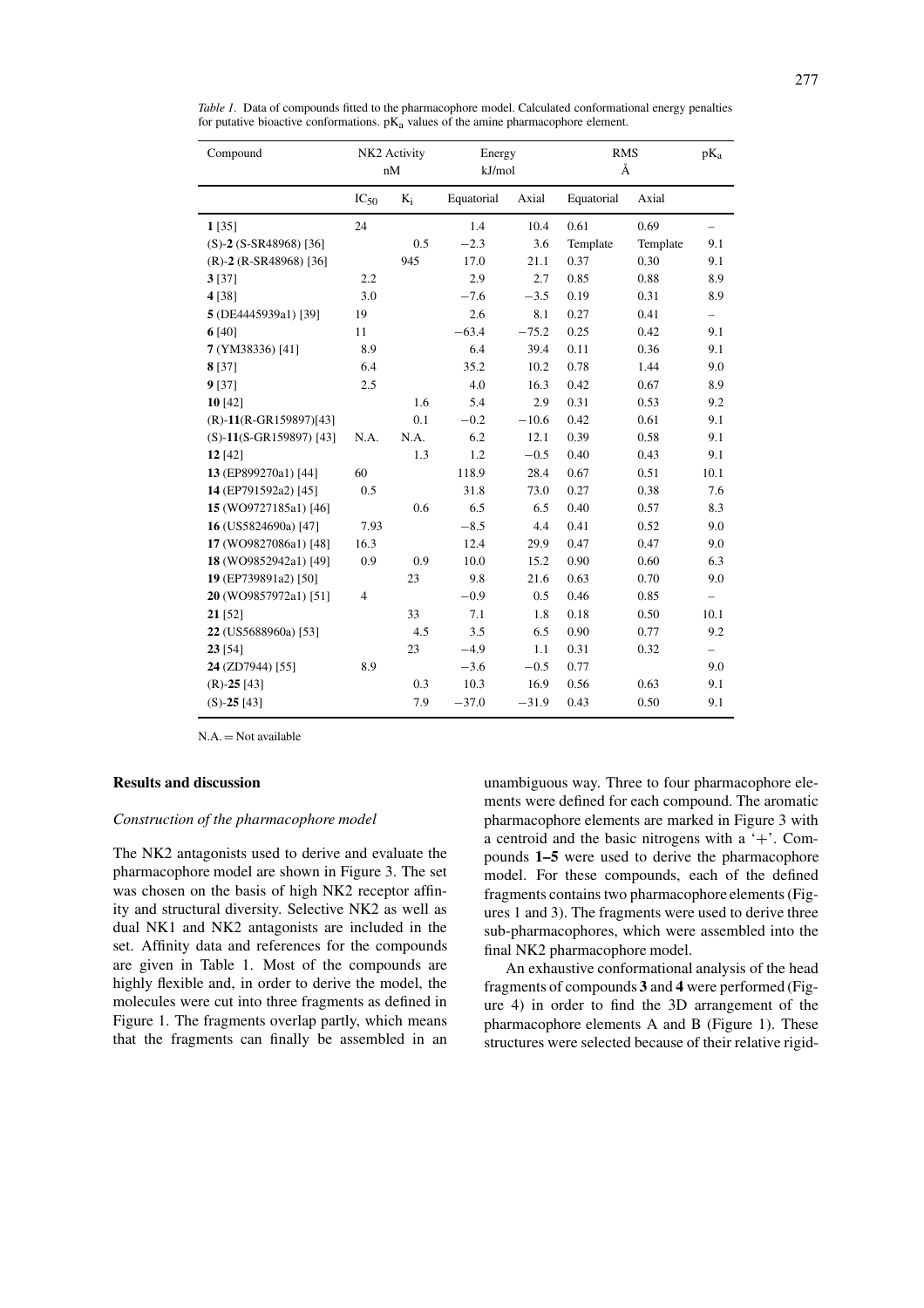

*Figure 4.* Superimposition of the head fragments of compounds **3** and **4**. The two fragments could only be superimposed well in the conformations shown. Solid dots mark the fitting points. RMS =  $0.32 \text{ Å}$ .

ity. Four conformations of the fragment of compound **4** were found within 50 kJ/mol of the global energy minimum, and 16 conformations of the fragment of compound **3**. When removing the tail fragments a methyl group is formed on the quarternary atoms of the aliphatic rings. Since the spiropiperidine tails of compounds **3** and **4** should occupy the same area, the carbon atoms of the methyl groups were used as fitting points together with the centroids of the aromatic rings (Figure 4). Only one reasonable superimposition of the two fragments could be obtained. Flexible fitting of the fragments using the semi-automatic program Flo99 gave the same result as that obtained by rigid body least squares superimposition.

To derive the tail sub-pharmacophore, conformational searches of the tail fragments of compounds **3** and **4** were performed (Figure 5). Four conformations of the fragment from compound **4** and 21 conformations of the fragment from compound **3** were found within 50 kJ/mol of the global energy minimum. The fragments could be superimposed in two different ways as shown in Figure 5, one in which the aromatic ring is in an equatorial position on the piperidine ring and one in which it is axial. The two different conformations have similar conformational energies. The aromatic rings and the piperidine rings superimpose very well in both conformations with RMS values below 0.1 Å. Note that the protonated amino groups have their hydrogens pointing in the same direction. By use

*Table 2.* Cartesian coordinates (Å) for the pharmacophore elements A–D.

| Pharmacophore<br>element | $\mathbf{x}$ | y        | Z        |
|--------------------------|--------------|----------|----------|
| A                        | $-1.906$     | 8.804    | $-1.256$ |
| B                        | $-4.474$     | 2.919    | 0.919    |
| C equatorial             | 3.219        | $-4.749$ | 0.374    |
| C axial                  | $-1.468$     | $-4.573$ | $-0.340$ |
| D donor                  | 0.000        | 0.000    | 0.000    |
| <b>D</b> acceptor        | 2.462        | 1.317    | 0.214    |

of Flo99, the same superimpositions were obtained, and the axial and the equatorial conformations were found to have similar energies (data not shown).

Compounds **1** and **5** contain the most rigid 'body' fragments. These fragments were fitted by the use of Flo99. Two reasonable superimpositions were found as shown in Figure 6. Both of these superimpositions overlay very well with the linker part of the global energy minimum conformation of the (S)-enantiomer of compound **2**. An identical linker fragment is found in several of the molecules. This conformation of the body fragment is also found in the global energy minima conformations of compounds **4, 6, 19–21** and **24** and was chosen as the body sub-pharmacophore.

Finally, the three sub-pharmacophores were connected. This produced two pharmacophore models,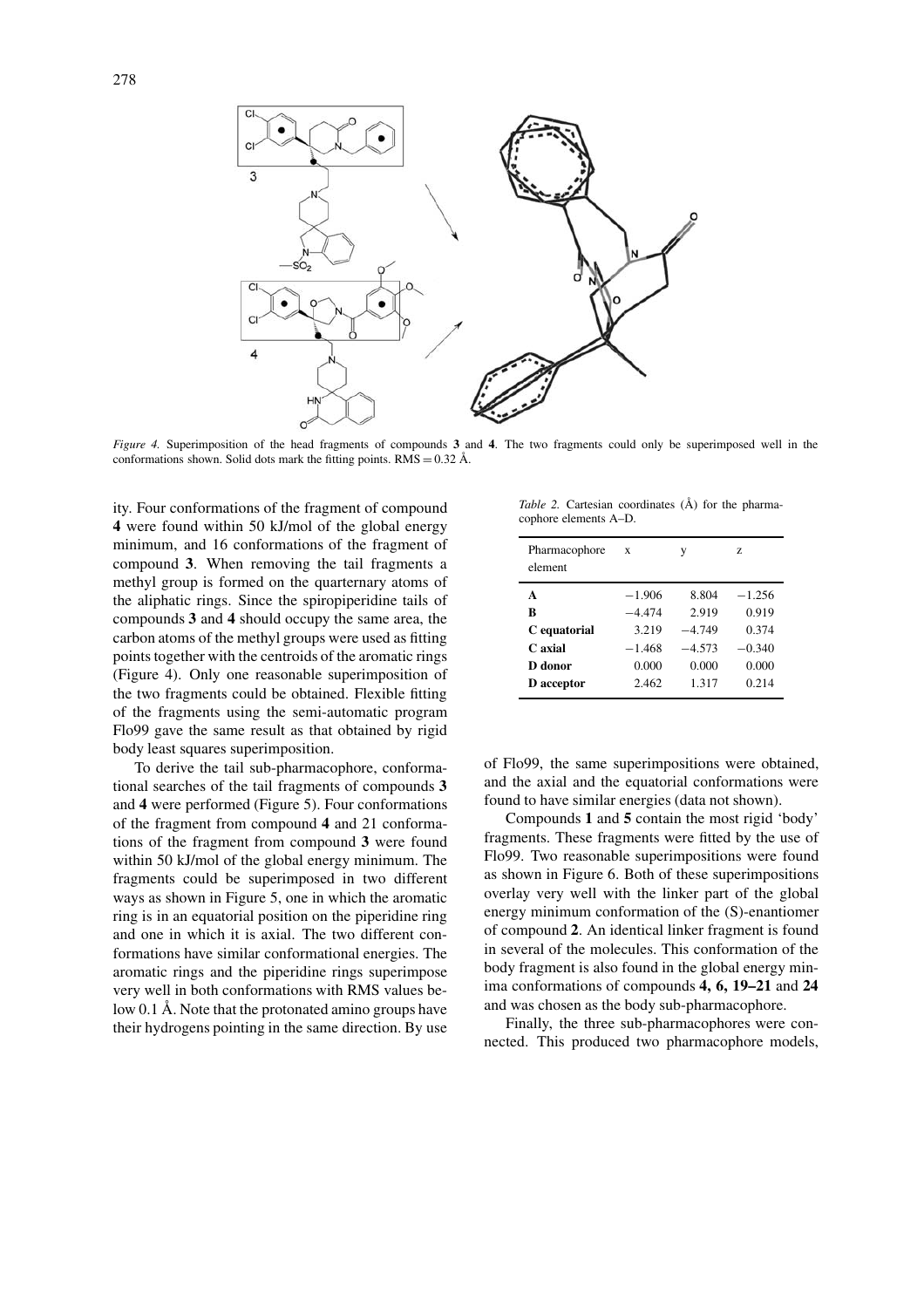

*Figure 5.* Superimposition of the tail fragments of structures **3** and **4**. Both an equatorial (left) and an axial conformation (right) were found. Energetically, there was no difference between the two conformations. Solid dots mark the fitting points.  $RMS = 0.08$  (Equatorial),  $RMS = 0.07$ (Axial).



*Figure 6.* Left: Superimposition of the body fragments of structures **1** and **5**. Center: Superimposition of the body fragment from the global minimum of **(S)-2** onto **1** and **5**. Right: The body fragment of **(S)-2** was chosen as template. Solid dots mark the fitting points.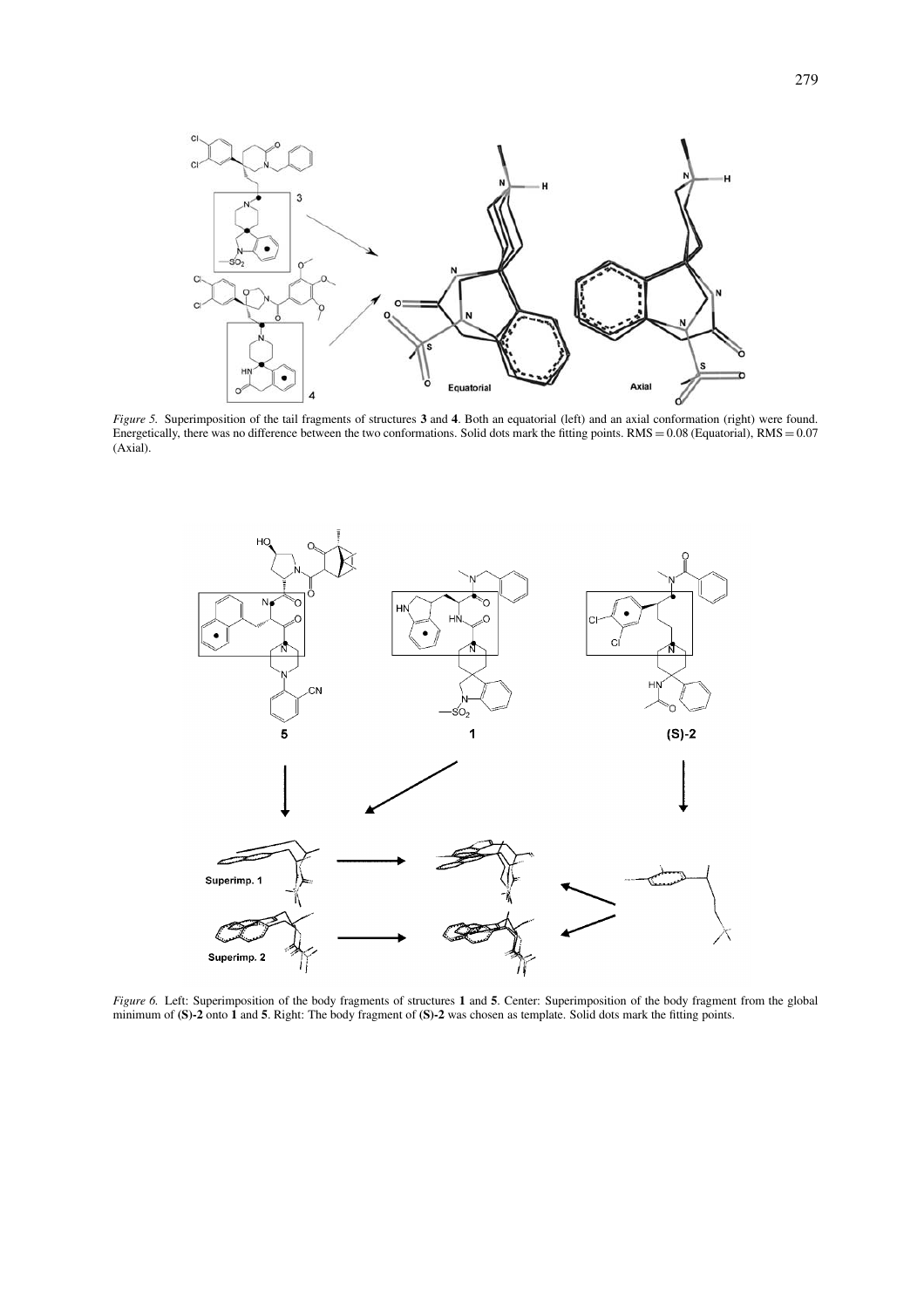one in which the pharmacophore element C is in an equatorial position on the piperidine ring and one in which it is axial (Figure 7). It was found that two low energy minima of compound (S)-**2** superimpose very well onto all pharmacophore elements in each of the two pharmacophore models. Consequently, these conformations of compound (S)-**2** were used as templates on which all other compounds were superimposed (Figure 7). Cartesian coordinates for the derived pharmacophore elements A–D are given in Table 2.

## *Pharmacophore elements*

Two or three hydrophobic groups are found in all NK2 antagonists (pharmacophore elements A, B and C, Figure 7). A basic amino group is also present in most structures (pharmacophore element D, Figure 7). The hydrophobic groups are marked in Figure 3 by centroids, and the basic nitrogen is marked with a positive charge. The pharmacophore element labelled B (Figure 7) is found to be an aromatic ring in all structures except compounds **10 – 12** and **25**. These compounds have electronegative groups in this area. Compounds **10** and **25** have a hydroxy group, compound **11** a methoxy group and compound **12** a carbonyl group. The pharmacophore element A need not be aromatic rings but can be aliphatic hydrophobes as is the case for compounds **5** and **6**. In compounds **14** and **15**, the aromatic pharmacophore element C is lacking. The basic amino group should be protonated at physiological pH as confirmed by  $pK_a$  calculations using MolSurf (Table 1). In all compounds having pharmacophore element D, this nitrogen always had the highest pKa value. If protonated, the amine can only act as a hydrogen bond donor, and the donor receptor interaction is represented as a vector of length 2.8 Å pointing in the direction of the nitrogenhydrogen bond. The basic nitrogen is exchanged for a urea NH group in compounds **1** and **13**, an amide nitrogen in compound **5** and a quarternary nitrogen in compound **20**. It is known that a quarternary nitrogen can replace a basic amine as a pharmacophore element as previously described for e.g. muscarinic agonists [34].

### *Solvation energies*

All the compounds, except **1, 5** and **22**, were found to have a solvation energy between −253 to −377 kJ/mol as calculated by using the GB/SA hydration model. Compounds **1** and **5** have a solvation energy of −163 kJ/mol and −187 kJ/mol respectively. These compounds do not contain a protonated nitrogen in the piperidine or piperazine ring. Since compounds **1** and **5** are lacking this hydrogen bond donor pharmacophore element, one would expect the compounds to have a low binding affinity for the NK2 receptor. This is, however, not the case (Table 1). Since the energy penalty for desolvation is much lower for these compounds, we suggest that the favourable desolvation energy make up for the loss of the pharmacophore element. Compound **13** has a protonated nitrogen, but according to our model, it is the urea group that holds the hydrogen bond donor pharmacophore element. The solvation energy is highly negative  $(-346.5 \text{ kJ/mol})$ but the interaction energy of the urea group with the receptor is lower than for a basic nitrogen. Therefore, one would expect the ligand to have a lower affinity for the receptor than ligands with a basic amine hydrogen bond donor. This can explain that compound **13** have an  $IC_{50}$  of 60 nM, whereas most of the other ligands studied have an affinity below 10 nM.

## *Evaluation of the model*

It was possible to fit most compounds onto the 'axial' as well as 'equatorial' pharmacophore model (Figure 7) in a low energy conformation and with low RMS values. In contrast to the compounds used to derive the tail part of the pharmacophore model (compounds **3** and **4**), the conformations of the evaluation set fitted to the 'equatorial' model are energetically favoured over the conformations fitted to the 'axial' model (Table 1). This was expected since bulky substituents on cyclohexane prefer an equatorial conformation. There are no conclusive facts that can determine whether the 'equatorial' or 'axial' pharmacophore model represents the conformation that binds to the receptor. However, a number of observations lead us to conclude that it is the conformations fitted to the equatorial model that bind to the receptor. The average conformational energy penalty is higher for the conformations fitted to the 'axial' model. The hydrogen bonding groups of the tail fragment of some compounds only fall into the same area in the conformations fitted to the 'equatorial' model (e.g. **2, 7** and **17**). The aromatic pharmacophore element C of the spiro compounds **1, 3, 4** and **7** could be fitted to the 'equatorial' model in a coplanar orientation but not to the 'axial' model.

Some of the ligands have RMS values above 0.6 Å (Table 1). In compound **1**, pharmacophore element B (an indole ring) superimposes onto the template in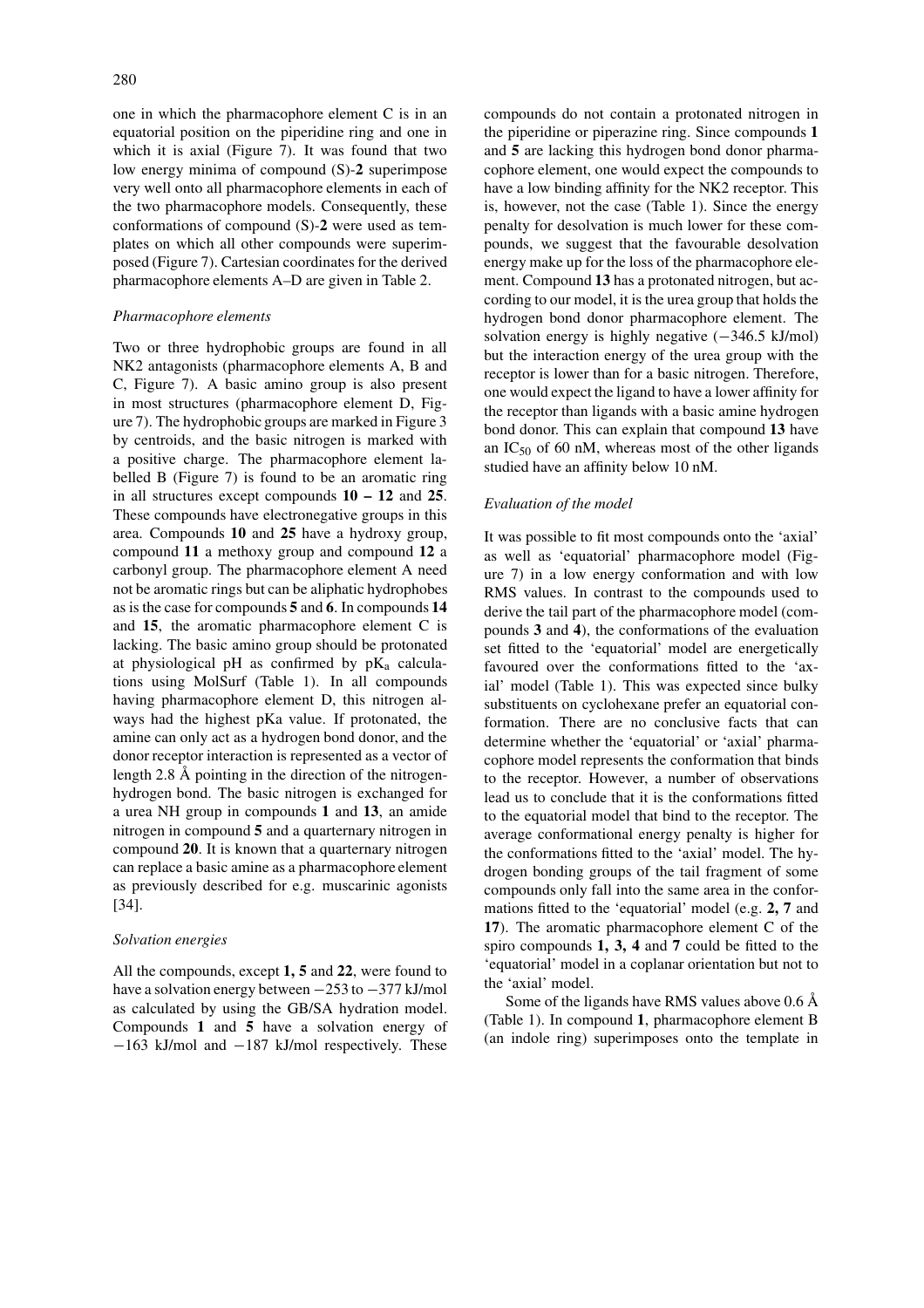

*Figure 7.* The final pharmacophore model. Left: Arrangement of pharmacophore elements. Element C can be in an axial or equatorial conformation. We propose that the equatorial conformation is most likely to be the bioactive conformation. Center and right: The putative bioactive conformations of **(S)-2** with pharmacophore element C axial (center) and equatorial (right). These two conformations were chosen as templates for fitting of the validation set.

a coplanar orientation, but the centroids do not superimpose well. The same is true for pharmacophore element A in compound **24**. If these elements are not used as fitting points, the RMS is 0.07 Å for both compounds **1** and **24**. In compounds **3, 8** and **9**, the linkers in the body fragments are three carbon atoms long whereas it is two carbon atoms long in the template. The rings superimpose onto the template in a coplanar orientation, but the centroids do not superimpose well. Compound **18** is different from the rest of the compounds, as there is no flexibility in the scaffold holding elements A and B. Elements B and D superimpose well onto the template whereas elements A and C overlay partly. In summary, the compounds described in this section fit the model, but RMS may not be the best parameter to apply in the evaluation of all the fits [29].

Figure 8 shows a superimposition of nine structurally diverse compounds (listed in the Figure text) with pharmacophore element C in the equatorial position relative to the template. Even though the dummy atoms of the interaction point vectors were not used as fitting points, they all fall into the same area.

Using the MMFFs force field, it was not possible to find a low energy conformation of compounds **8, 13** and **14** that fitted the pharmacophore model with pharmacophore element C in the 'equatorial' position (Figure 7, Table 1). Furthermore, compound **6** was found to have an unrealistically large negative conformational energy (Table 1). To investigate this, conformational analysis of compounds **6, 8** and **13** was repeated with the AMBER∗ and MM3∗ force fields. As no MM3∗ parameters are available for the sulfonamide of compound **14**, the AMBER∗ and MM2∗ force fields was used for this structure. Compounds **6, 8, 13** and **14** fitted to the 'equatorial' pharmacophore model were again partially optimised using flat bottom cartesian constrains and AMBER∗ or MM3∗ (MM2∗) force fields, and their conformational energies were calculated (Table 3). To determine the AMBER∗ and MM3∗ (MM2∗) global energy minima, conformational searches using the above mentioned force fields were also performed. Compound **8** was found to have a reasonable conformational energy using AMBER∗ and MM3∗. MMFFs seems to overestimate the electrostatic interaction of the 1,3-dihydro-benzoimidazol-2-one oxygen and the protonated amine, whereas AMBER∗ and MM3∗ calculates a more reasonable interaction energy. Compound **6** was found to have a high conformational energy penalty using AMBER∗, but a negative energy penalty using MM3∗. The reason for this force field dependence probably lies in the implementation of the GB/SA solvation model. The solvation energy of 6 is found to be  $-232$  kJ/mol, −323 kJ/mol and −345 kJ/mol by AMBER∗, MM3<sup>∗</sup> and MMFFs, respectively.

The conformational energy penalties of compounds **13** and **14** are found to be high by all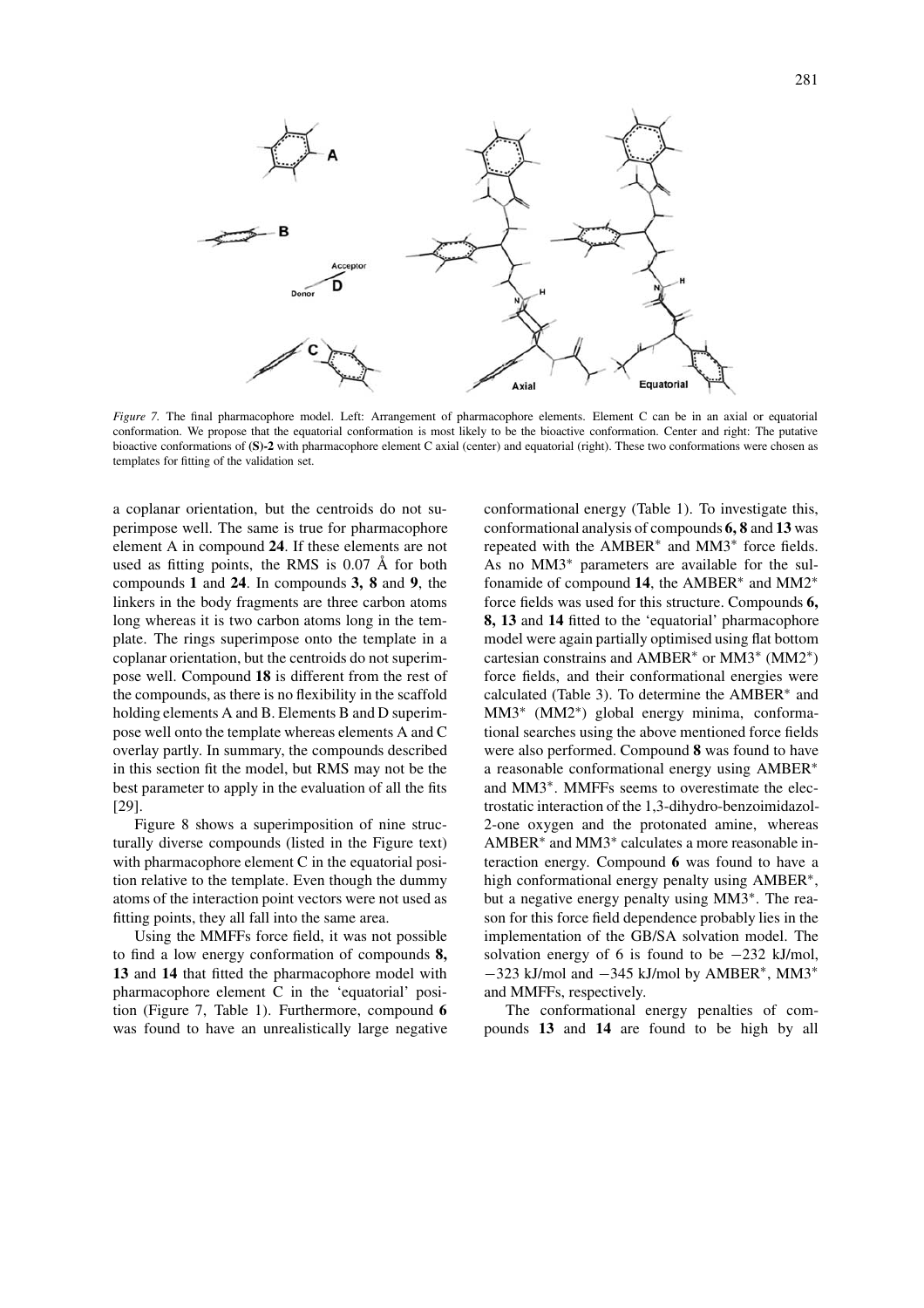

*Figure 8.* Stereo image. A superimposition of **(S)-2, 3, 4, 6, 10, (R)-11, 12, 19** and **21**. Hydrogens are removed for clarity. Notice how well the interaction point vectors (D) superimpose although they are not used as fitting points.

*Table 3.* Conformational energy penalties  $(E_{\text{Conf}}/kJ/mol)$  calculated by various force fields.

| Compound        | $E_{Conf}/AMBER^*$ | $E_{\text{Conf}}/MM3^*$ | $E_{Conf}/MMFFs$ |
|-----------------|--------------------|-------------------------|------------------|
| 6               | 75.3               | $-25.4$                 | $-63.4$          |
| 8               | $-3.4$             | 1.3                     | 35.2             |
| 13              | 103.7              | 44.3                    | 118.9            |
| 14 <sup>a</sup> | 78.0               | 87.7                    | 31.8             |

aMM2<sup>∗</sup> data (MM3<sup>∗</sup> parameters of sulfonamide not available).

force fields, but they vary considerably (Table 3). Figure 9 shows the global energy minima of compound **13** found by the use of MMFFs, MM3∗ and AMBER∗ compared to the putative bioactive conformation. There is a large difference between these conformations. In the global energy minimum conformation found by AMBER∗, all three aromatic rings are stacked, whereas with MMFFs and MM3∗, the global energy minima conformations only display stacking of the di-meta-trifluoromethylphenyl and the indole rings. The AMBER∗ global energy minimum conformation have the di-meta-trifluoromethylphenyl ring sandwiched between the other two rings, whereas in the MMFFs and MM3∗ global energy minima conformations, the indole lies between the other rings. The MM3∗ global energy minimum conformation have a hydrogen bond between the protonated amine and the oxygen of the urea group. In the MMFFs global energy minimum conformation and the putative bioactive conformation, a hydrogen bond between the protonated amine and the oxygen of methoxy group is found. The AMBER∗ global energy minimum conformation has no hydrogen bonds. The stacking of the aromatic rings is probably due to the force fields' inability to correctly calculate the electrostatic attraction between aromatic systems with electron withdrawing and donating substituents. Furthermore, the solvation model might force the compound to adopt a conformation with a small surface area. We suggest that the inability to find a low energy conformation of compound **13** that fit the pharmacophore model is due to these factors.

Figure 10 shows the global energy minima of compound **14** found by MMFFs, MM2∗ and AMBER∗ compared to the putative bioactive conformation. In all three global energy minima, there is a hydrogen bond between the protonated nitrogen and the carbonyl in the 2-position of the piperidine-2,6-dione. This hy-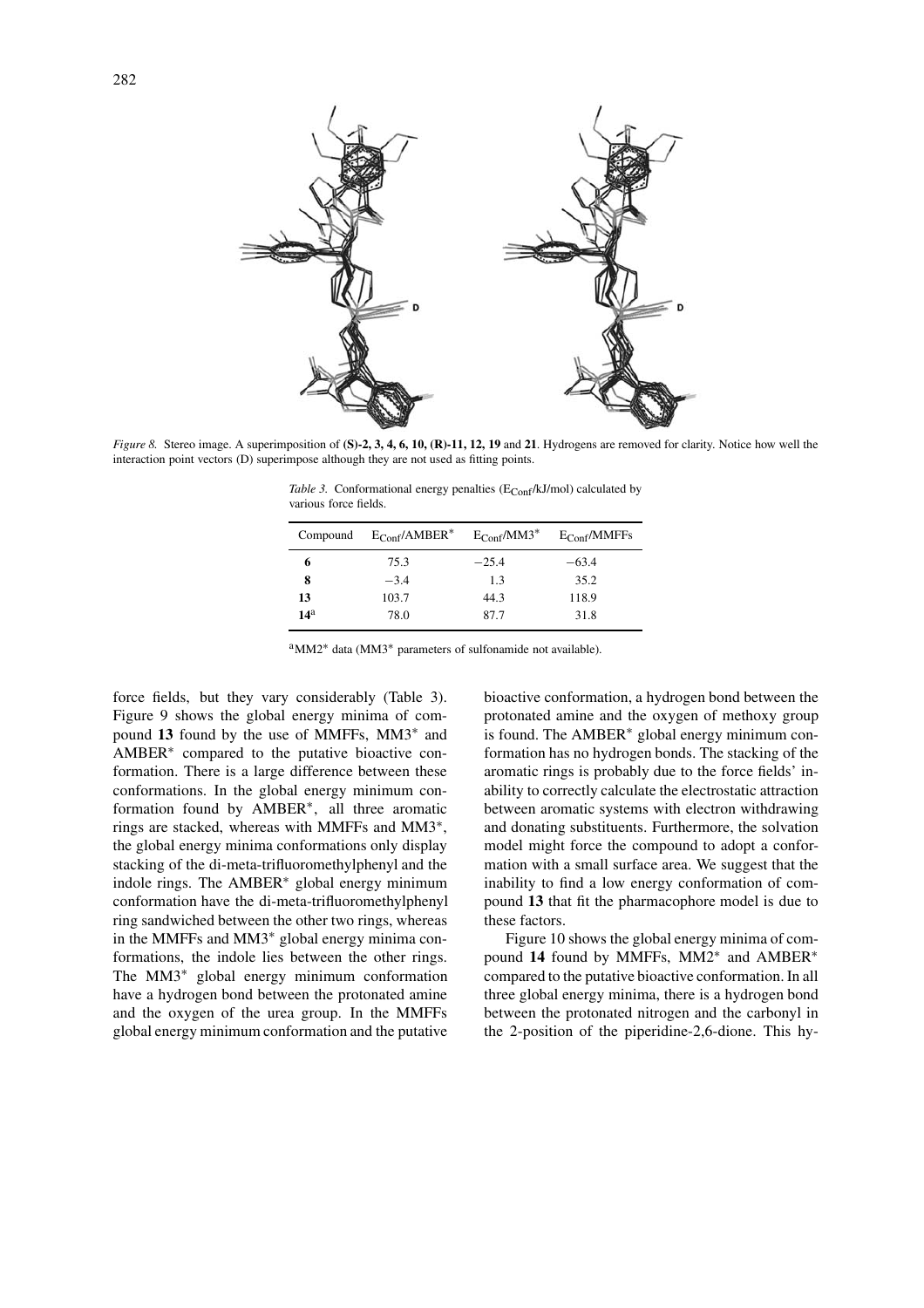

*Figure 9.* The global energy minima of **13** found by MMFFs, MM3∗ and AMBER∗ compared to the putative bioactive conformation. Internal hydrogen bonds are marked with dashed lines.

drogen bond is not present in the putative bioactive conformation. Compound **15** is a close analogue of **14** with similar affinity towards the NK2 receptor (Table 1). In compound **15**, the carbonyl corresponding to the one in the 2-position of compound **14** is lacking. The global energy minimum conformation of compound **15** does not display an internal hydrogen bond, and **15** could be fitted to the pharmacophore model with a low energy penalty (Table 1). The inability to correctly calculate the conformational energies of compounds **14** and **15** is probably an artefact of the forcefields. The combination of the GB/SA solvation model and the force fields overestimates the strength of internal hydrogen bonds leading to the 'collapsed' conformations displayed in Figure 10.

#### *Enantioselectivity*

The R enantiomer of compound **2**, ((R)-**2**) was fitted to the model using Flo99. For both the 'axial' and 'equatorial' models, a conformation that superimposed very well with the template was found (Figure 11). These conformations were imported into MacroModel and relaxed using flat bottom cartesian constraints and the conformational energy calculated to be 19.3 kJ/mol (equatorial) and 18.1 kJ/mol (axial) above compound (S)-**2** (Table 1).

 $\Delta G$ , the change in free energy can be described by Equation 1 where R is the gas constant, T the temperature and K the equilibrium binding constant.

$$
\Delta G = -RTlnK\tag{1}
$$

This means that each 5.9 kJ/mol of energy penalty will decrease  $K_i$  by a factor of 10. For the equatorial and axial conformation, the calculated energy difference between the (S)- and the (R)-enantiomers in the putative bioactive conformations corresponds to a drop in affinity by a factor of 2100 and 1170, respectively. This agrees well with the factor of 1900 found experimentally.

Compound **25** has a chiral centre at the sulphur atom. The (R)-sulfoxide is found to be about 30 times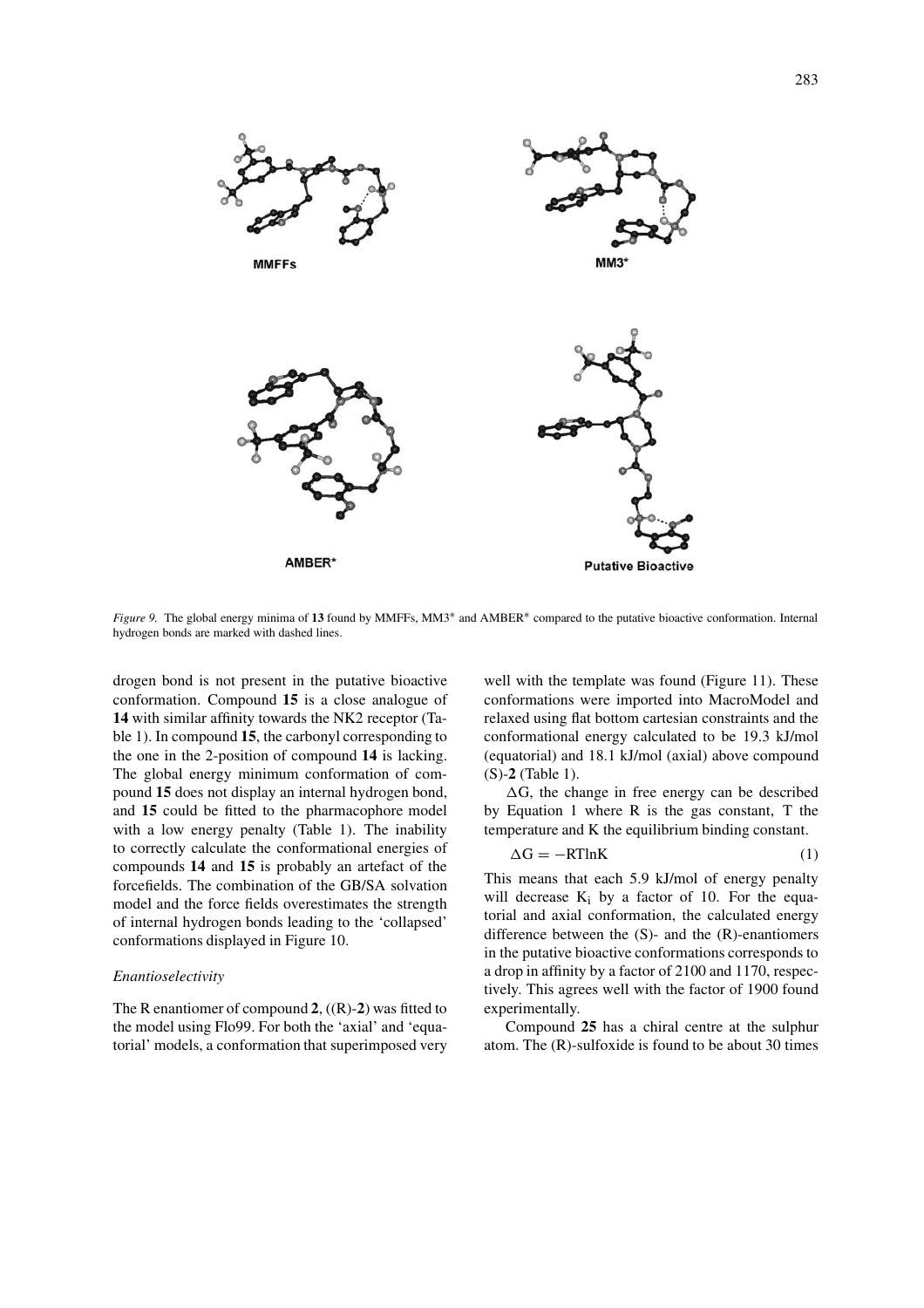

*Figure 10.* The global energy minima of **14** found by MMFFs, MM2∗ and AMBER∗ compared to the putative bioactive conformation. Internal hydrogen bonds are marked with dashed lines.

more active than the corresponding (S)-enantiomer. The formation of an intramolecular hydrogen bond between the hydroxy and sulfoxide groups makes the analysis of the compound difficult. This is not the case for compound **11** where the hydroxy group has been substituted for a methoxy group. Both enantiomers of compound **11** could be fitted to the model. The (R) enantiomer in its bioactive conformation has a conformational energy 6.4 kJ/mol below the (S) enantiomer. If one assumes the same enantioselectivity for compounds **11** and **25**, the conformational energy difference accounts for most of the observed enantioselectivity (a factor of 11). From Figure 12, it is evident that the carbonyl oxygen of (S)-**2** superimposes with the sulfoxide oxygen of (R)-**11** but not that of (S)-**11**. It can also be seen in Figure 8 that several compounds have a carbonyl oxygen that falls within this area. Although a bit speculative, it is tempting to conclude that these oxygen atoms participate in an interaction with the receptor. In that case, another site-point could be defined as a fifth pharmacophore element.



*Figure 11.* The putative bioactive conformation of (R)-**2** fitted to (S)-**2** (RMS 0.37 Å). Hydrogens are removed for clarity. Both (R)-**2** and (S)-**2** are shown with pharmacophore element C equatorial on the piperidine ring.

#### **Conclusions**

A pharmacophore model for NK2 antagonists has been derived. The model consists of three hydropho-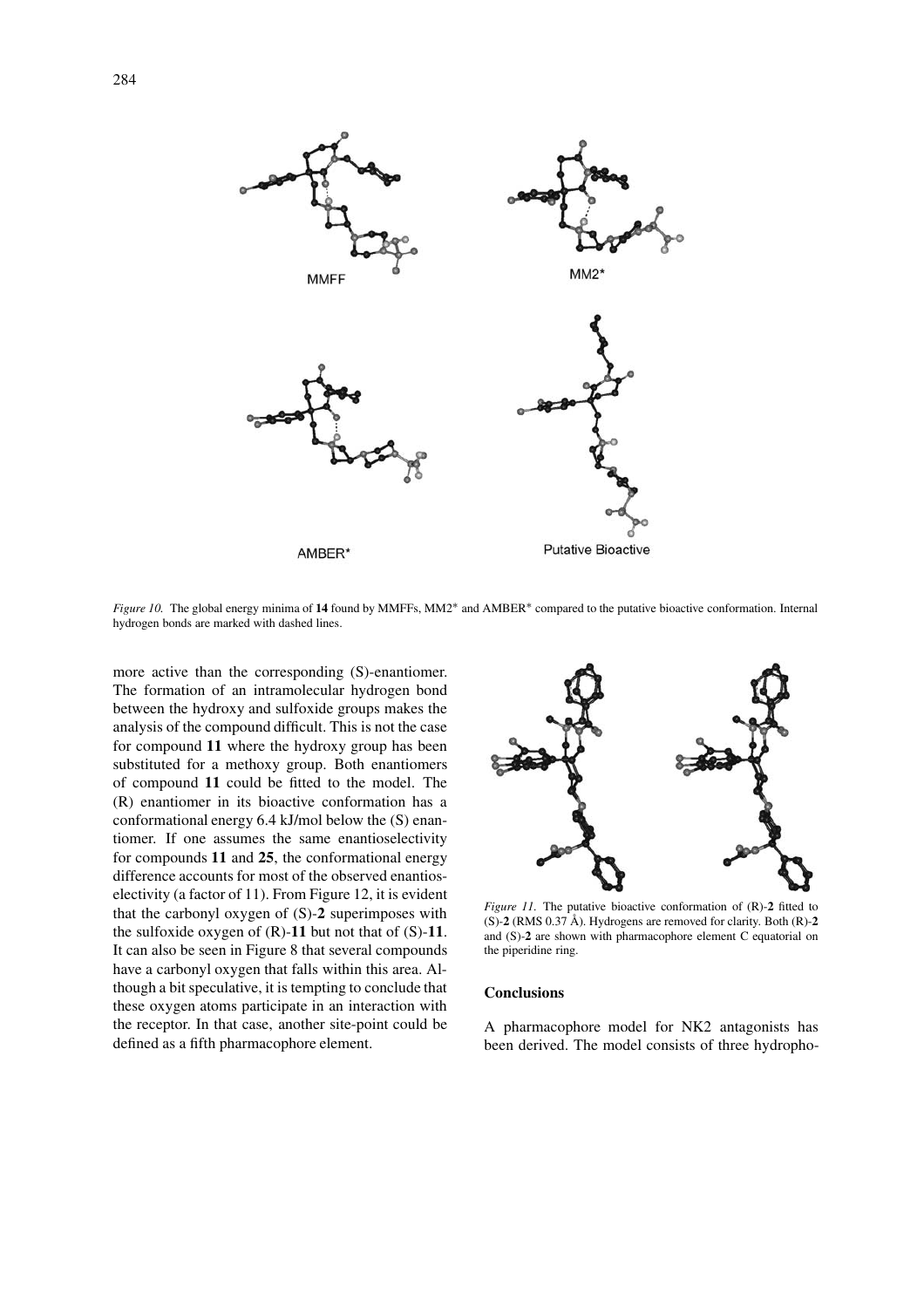

*Figure 12.* Superimposition of **(R)-11, (S)-11** and **(S)-2**. Hydrogens are removed for clarity. Notice how well the dummy atoms superimpose (D), and the carbonyl oxygen of **(S)-2** and the sulfoxide oxygen of **(R)-11** fall within the same area. This is not true for **(S)-11**.

bic pharmacophore elements (A, B and C) and one hydrogen bond donor acceptor interaction represented as a vector (D). The antagonists bind in an extended conformation with pharmacophore elements A and B in a parallel displaced and tilted arrangement. Relative to the template ((S)-**2**), the pharmacophore element C can be in either an equatorial or an axial conformation, with the former as the most probable. The model was evaluated against 20 structurally diverse, high affinity NK2 and dual NK1 and NK2 antagonists. For all compounds except two, a low energy conformation was found that fitted the model. In these, the hydrogen bond donor was pointing in the same direction. The structures for which no low energy conformation was found had a collapsed global energy minimum. The model was successfully able to explain the stereoselectivities of compounds **2** and **11**.

# **Acknowledgements**

This work was financially supported by the Academy of the Technical Sciences, the Lundbeck Foundation and the NeuroScience PharmaBiotech Centre, which is gratefully acknowledged.

### **References**

- 1. Regioli, D., Boudon, A. and Fauchére, J.-L., Pharmacol. Rev., 46 (1994) 551.
- 2. File, S.E., Pharmacol., Biochem. Behav., 58 (1997) 747.
- 3. Nutt, D., Lancet, 352 (1998) 1644.
- 4. Raffa, R.B., Neurosci. Behav. Rev., 22 (1998) 789.
- 5. Schoor, J.V., Joos, G.F., Chasson, B.L., Brouard, R.J. and Pauwels, R.A., Eur. Respir. J., 12 (1998).
- 6. Sakurada, T., Sakurada, C., Tan-No, K. and Kisara, K., CNS Drugs, 28 (1999) 1997.
- 7. Bountra, C., Bunce, K., Dale, T., Gardner, C., Jordan, C., Twissell, D. and Ward, P., Eur. J. Pharmacol., 249 (1993) R3.
- 8. Sprecher, A.v., Gerspacher, M. and Anderson, G.P., Current Research in Rheumatoid Arthritis, 2 (1998) 49.
- 9. Lowe, J.A., Drozda, S.E., Snider, R.M., Longo, K.P., Zorn, S.H., Morrone, J., Jackson, E.R., McLean, S., Bryce, D.K., Bordner, J., Nagahisa, A., Kanai, Y., Suga, O. and Megumi, T., J. Med. Chem., 35 (1992) 2591.
- 10. Gao, Z. and Peet, N.P., Curr. Med. Chem., 6 (1999) 375.
- 11. Gerspacher, M. and Sprecher, A.v., Drugs of the Future, 24(8) (1999) 883.
- 12. Desai, M.C., Lefkowitz, S.L., Thadeio, P.F., Longo, K.P. and Snider, R.M., J. Med. Chem., 35 (1992) 4911.
- 13. Elliott, J.M., Broughton, H., Cascieri, M.A., Chicchi, G., Huscroft, I.T., Kurtz, M., MacLeod, A.M., Sadowski, S. and Stevenson, G.I., Bioorg. Med. Chem. Lett., 8 (1998) 1851.
- Takeuchi, Y., Shands, E.F.B., Beusen, D.D. and Marshall, G.R., J. Med. Chem., 41 (1998) 3609.
- 15. Swain, C.J., Seward, E.M., Cascieri, M.A., Fong, T.M., Herbert, R., MacIntyre, D.E., Merchant, K.J., Owen, S.N., Owens, A.P., Sabin, V., Teall, M., VanNiel, M.B., Williams, B.J., Sadowski, S., Strader, C., Ball, R.G. and Baker, R., J. Med. Chem., 38 (1995) 4793.
- 16. Goldstein, S., Neuwels, M., Moureau, F., Berckmans, D., Lassoie, M.-A., Differding, E., Houssin, R. and Hénichart, J.-P., Lett. Pept. Sci., 2 (1995) 125.
- 17. Jacoby, E., Boudon, A., Kucharczyk, N., Michel, A. and Fauchere, J.-L., J. Recept. Signal Transduction Res., 17 (1997) 855.
- 18. Vedani, A., Briem, H., Dobler, M., Dollinger, H. and McMasters, D. R., J. Med. Chem., 43 (2000) 4416.
- 19. Singh, J. and Thornton, J.M., FEBS, 191 (1985) 2989.
- 20. Williams, D.E., Acta Crystallographica, A36 (1980) 715.
- 21. Greenfeder, S., Cheewatrakoolpong, B., Billah, M., Egan, R.W., Keene, E., Murgolo, N.J. and Anthes, J.C., Bioorg. Med. Chem., 7 (1999) 2867.
- 22. Blaney, F.E., Raveglia, L.F., Artico, M., Cavagnera, S., Dartois, C., Farina, C., Grugni, M., Gagliardi, S., Luttmann, M.A., Martinelli, M., Nadler, G.M.M.G., Parini, C., Petrillo, P., Sarau, H.M., Scheideler, M.A., Hay, D.W.P. and Giardina, G.A.M., J. Med. Chem., 44 (2001) 1675.
- 23. Macromodel V6.5: Mohamadi, F., Richards, N.G.J., Guida, W.C., Liskamp, R., Lipton, M., Caufield, C., Chang, G., Hendrikson, T. and Still, W.C., J. Comput. Chem., 11 (1990) 440.
- 24. Chang, G., Guida, W.C. and Still, W.C., J. Am. Chem. Soc., 111 (1989) 4379.
- 25. Halgren, T.A., J. Comput. Chem., 20 (1999) 720.
- 26. Halgren, T.A., J. Comput. Chem., 20 (1999) 730.
- 27. Hasel, T.F., Hendrickson, T.F. and Still, W.C., Tetrahedron Comput. Method., 1 (1988) 103.
- 28. Still, W.C., Tempczyk, A., Hawley, R.C. and Hendrickson, T., J. Am. Chem. Soc., 112 (1990) 6127.
- 29. Boström, J., Norrby, P.-O. and Liljefors, T., J. Comput.-Aided Mol. Des., 12 (1998) 383.
- 30. McMartin, C. and Bohacek, R.S., J. Comput.-Aided Mol. Des., 9 (1995) 237.
- 31. McMartin, C. and Bohacek, R.S., J. Comput.-Aided Mol. Des., 11 (1997) 333.